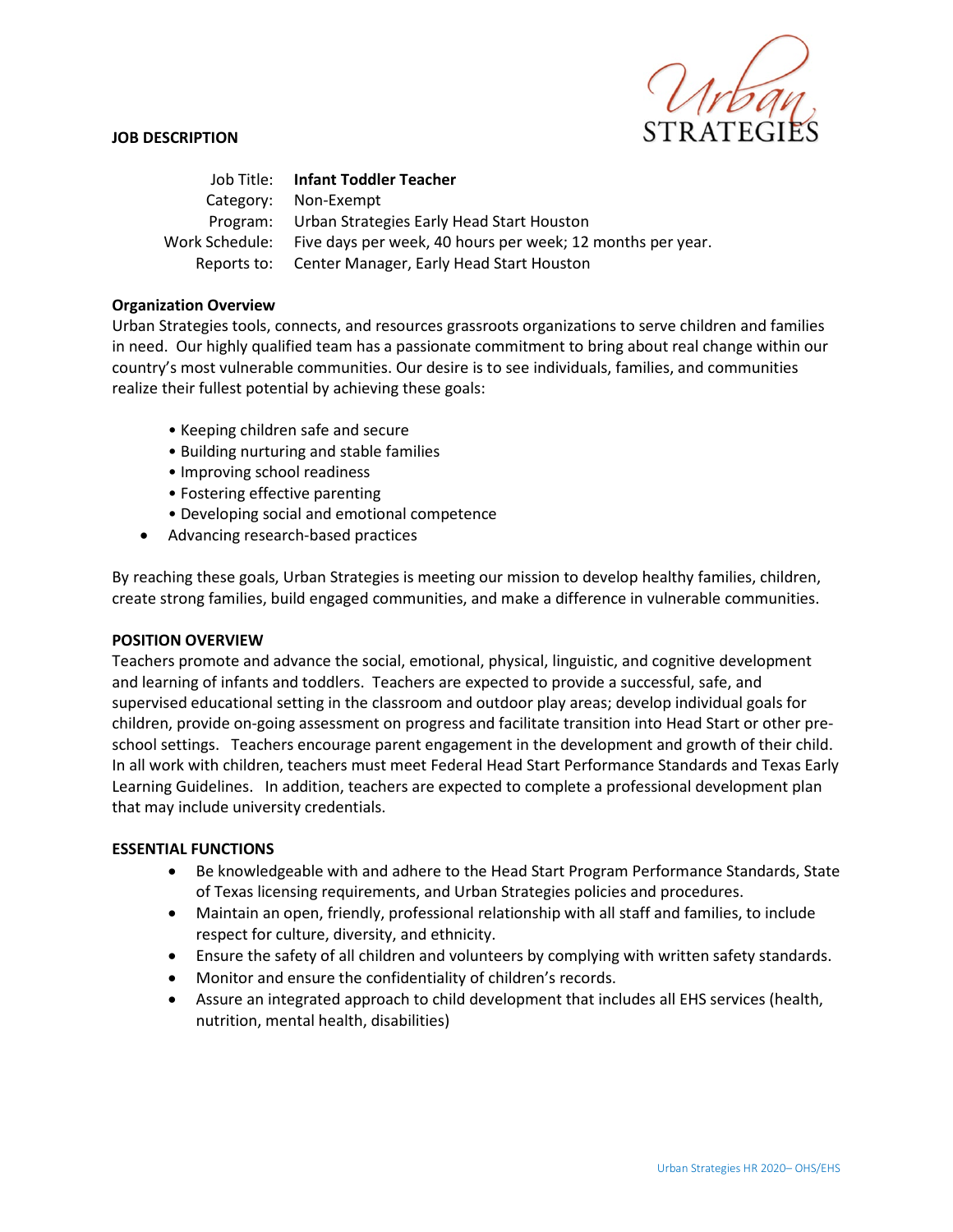### **POSITION SPECIFC DUTIES AND RESPONSIBILITIES:**

#### **Healthy and safe indoor and outdoor environment for children**

- Detect and report signs of illness, discomfort, and unusual behavior of children to Family/Health Advocate and Center Manager.
- Follow organizational process for complying with mandated reporting of suspected child abuse/neglect.
- Responsible for keeping classrooms, storage areas, and office space neat and clutter free.
- Responsible for following all health, safety, and sanitation policies and procedures established by the program.
- Report any safety hazards observed indoors and outdoors.
- Responsible always for the direct supervision and safety of all children.
- Create a pleasant, inviting atmosphere in which each child's ethnic, cultural, and language background is accepted, respected, and supported.
- Use conscious discipline guidance techniques as defined in the Discipline Policy and Procedures.
- Responsible for setting up, documenting, and serving children daily meals and snacks appropriate to their age level.
- Responsible for maintaining an inventory of all classroom furniture, materials, and supplies.

## **Curriculum/Assessment/Teaching and Learning Environment**

- Develop lesson plans and utilize approved curriculum, which reflect mandated elements and components, parental and cultural influences, and promote the social, emotional, physical, cognitive, and linguistic development of all infants and toddlers inclusive of dual language learners, homeless children, children in foster care, and children with disabilities.
- Become proficient in the use of the Head Start Early Learning Outcomes Framework and its alignment to the curriculum.
- Follow a schedule, which includes small and large group experiences, choice time, music and movement, large and small motor activities, skill development, meals, and effective transitions between activities while maintaining flexibility to meet children's needs and strengths.
- Always assure a nurturing and language rich interaction and environment that facilitates maximum social and emotional development.
- Establish weekly goals that promote individual and group educational plans and that meet the health, mental health, and nutrition needs of all children.
- Assess each child's growth and development utilizing educational assessments and reviewing medical records, parent input, IEP, IFSP, developmental and health screenings, and observations.
- Develop child and adult directed educational activities based on strengths, interest and needs of children in the classroom.
- Document baselines, ongoing assessments, and observations in accordance to the school readiness goals/outcomes established by the program.
- Become proficient in the collection, recording, analysis, and use of educational child data.
- Attend meetings, trainings, and appropriate professional development activities to advance proficiency in child development and learning.

## **Parent, Family & Community Engagement:**

- Provide an atmosphere that promotes and reinforces parental engagement in child development and growth.
- Model appropriate behavior and positive guidance techniques.